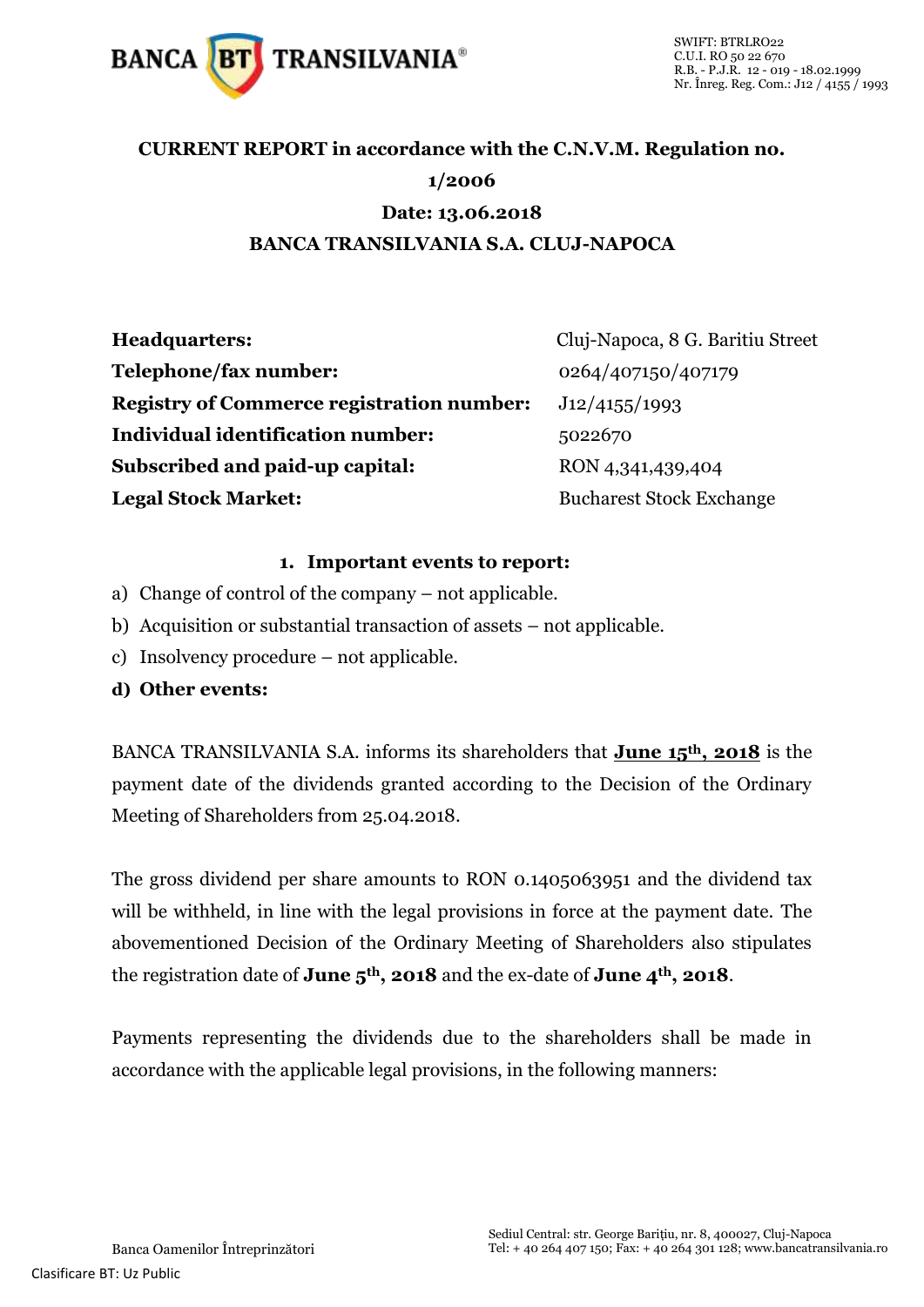

## **I. Payments to the shareholders represented by the Participants (brokers) in the Central Depository system, with shares placed in Section 2:**

In accordance with the legal provisions, the shareholders who, at the above mentioned registration date, hold BT shares (TLV symbol) on accounts opened with one or several Participants in the Central Depository's system, shall receive the dividends for the respective stake on the Participants' account (as per the stake level managed by each Participant), without the submission of any other additional documents, except for the ones for which the Participant has provided the Central Depository with a contract termination notice at least 2 working days before the payment date.

**II. For shareholders not represented by a participant or which have shares in Section 1, the payment of dividends will be conducted by the payment agent Banca Transilvania SA, headquartered in Cluj-Napoca, 8 G. Baritiu street, Cluj county, Trade Register no. J12/4155/1993, Tax Identification no. 5022670, through one of the following methods:** 

#### 1. **For the shareholders (individuals or companies) which hold a BT account:**

The dividends shall be paid by bank transfer to the shareholders (individuals or companies) that have an account with BT or open a current account with Banca Transilvania SA by **05.06.2018.** The shareholders do not have to notify the credit institution on the existence/opening of the bank account.

## **2. In any other situation, the dividend payment will take place through cash payments at the counters of Banca Transilvania SA**

#### *LEGAL ENTITIES*

For legal-entity shareholders that do not fall under pt. I (i.e. are not represented by a Participant) or pt. II (do not have an account opened with Banca Transilvania), the